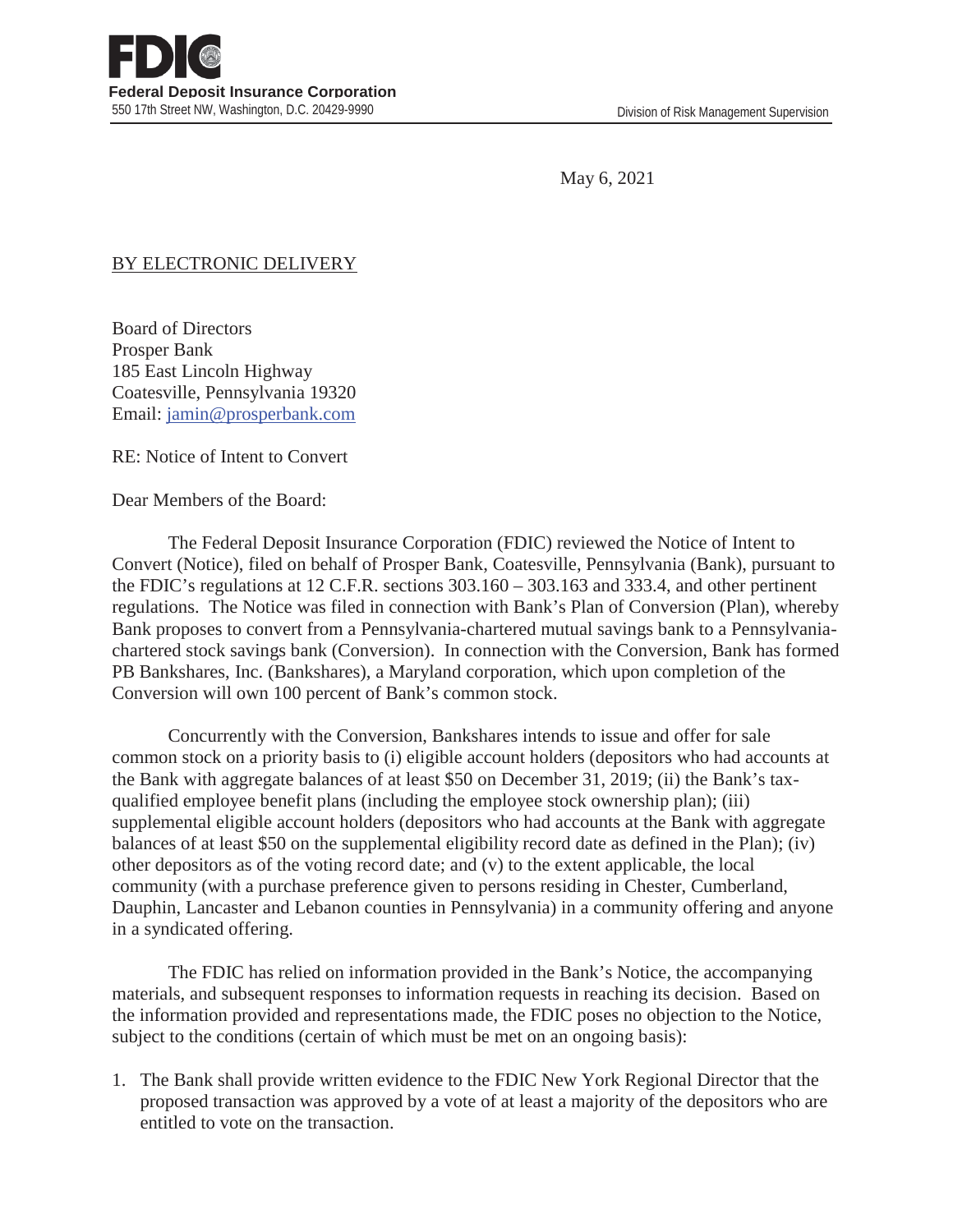- 2. Any change in proposed senior executive officers or the Bank's board of directors prior to the consummation of the proposed transaction will render this approval null and void, unless the Bank submits prior written notice to, and receives written non-objection from, the FDIC New York Regional Director prior to consummation of the proposed transaction.
- 3. During the three-year period after the close of the proposed transaction, the Bank shall operate within the parameters set forth in the Business Plan submitted with the Notice and must provide at least 60 days' prior written notice to, and receive written non-objection from the FDIC New York Regional Director prior to implementing any proposed material deviation or material change from the Business Plan (including, but not limited to, any merger, acquisition, or business combination) involving the Bank.
- 4. The Bank will provide 60 days' prior written notice to and obtain written non-objection from the FDIC New York Regional Director prior to implementing any policy or executing any agreement relating to the allocation and sharing of costs with the Bank.
- 5. The Bank shall submit copies of all final disclosure materials to the FDIC's New York Regional Office mailroom at NYMailroom@fdic.gov.
- 6. The Bank shall advise the FDIC of the results of the conversion offering (and the community offering and syndicated offering, as applicable), and deliver an updated appraisal that takes the results of the conversion offering into account, discusses any material events or changes during the subscription period, and explains any securities purchase orders that have been rejected (including the reason(s) for rejection).
- 7. During the one-year period after the close of the conversion offering, the Bank shall provide at least 60 days' prior written notice to the FDIC New York Regional Director of any repurchase of shares and include copies of all documents filed with other regulators.
- 8. During the three-year period after the close of the conversion offering, the Bank must not make any distributions of capital to PB Bankshares, Inc., including cash dividends or any other retirement or return of capital, except in accordance with applicable FDIC laws and regulations, and as provided for in the Business Plan, without the prior approval of the FDIC Regional Director, unless 30 days' prior written notice is provided to, and non-objection is received from, the FDIC New York Regional Director.
- 9. During the one-year period after the close of the conversion offering, shares issued to directors and executive officers (insiders) in the conversion offering are restricted from resale without the prior written approval of the FDIC New York Regional Director, except for the following, which shall not require such prior approval: (1) in the event of the death of an insider, the successor in interest may sell the shares; (2) if the insider is no longer employed by or is no longer a trustee or director of the Bank and PB Bankshares, Inc., he or she may sell the shares; and (3) the insider may transfer the shares to his or her lineal descendant(s) or spouse, or into a trust or retirement vehicle for the benefit of the insider or such descendants or spouse.